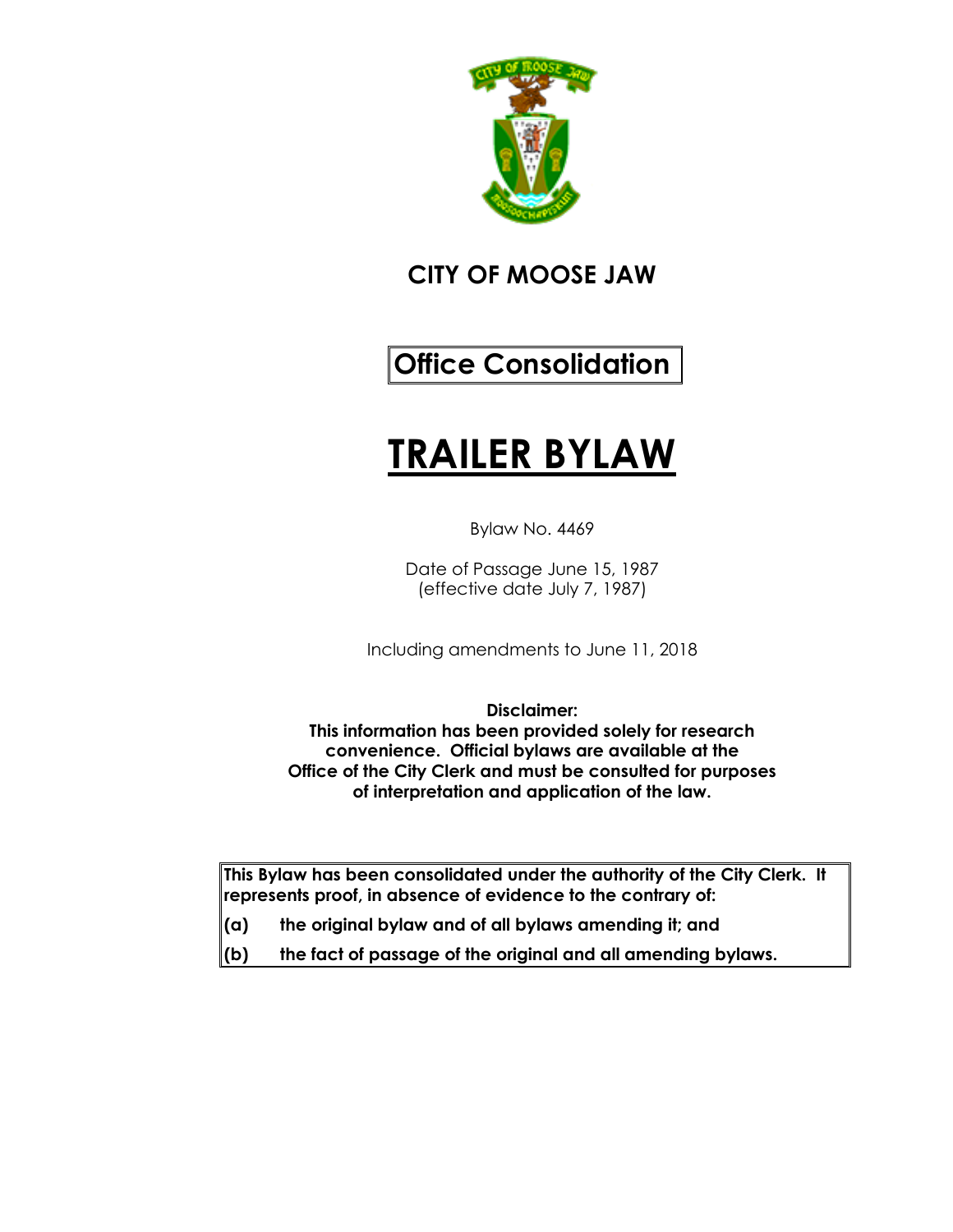## **AMENDMENTS DATE PASSED FORCE/EFFECT**

 $By$ law No. 5556

Bylaw No. 4471 July 6, 1987 July 15, 2017 August 26, 1991 **Carl Controller 1, 1991** October 1, 1991<br>
June 11, 2018 June 11, 2018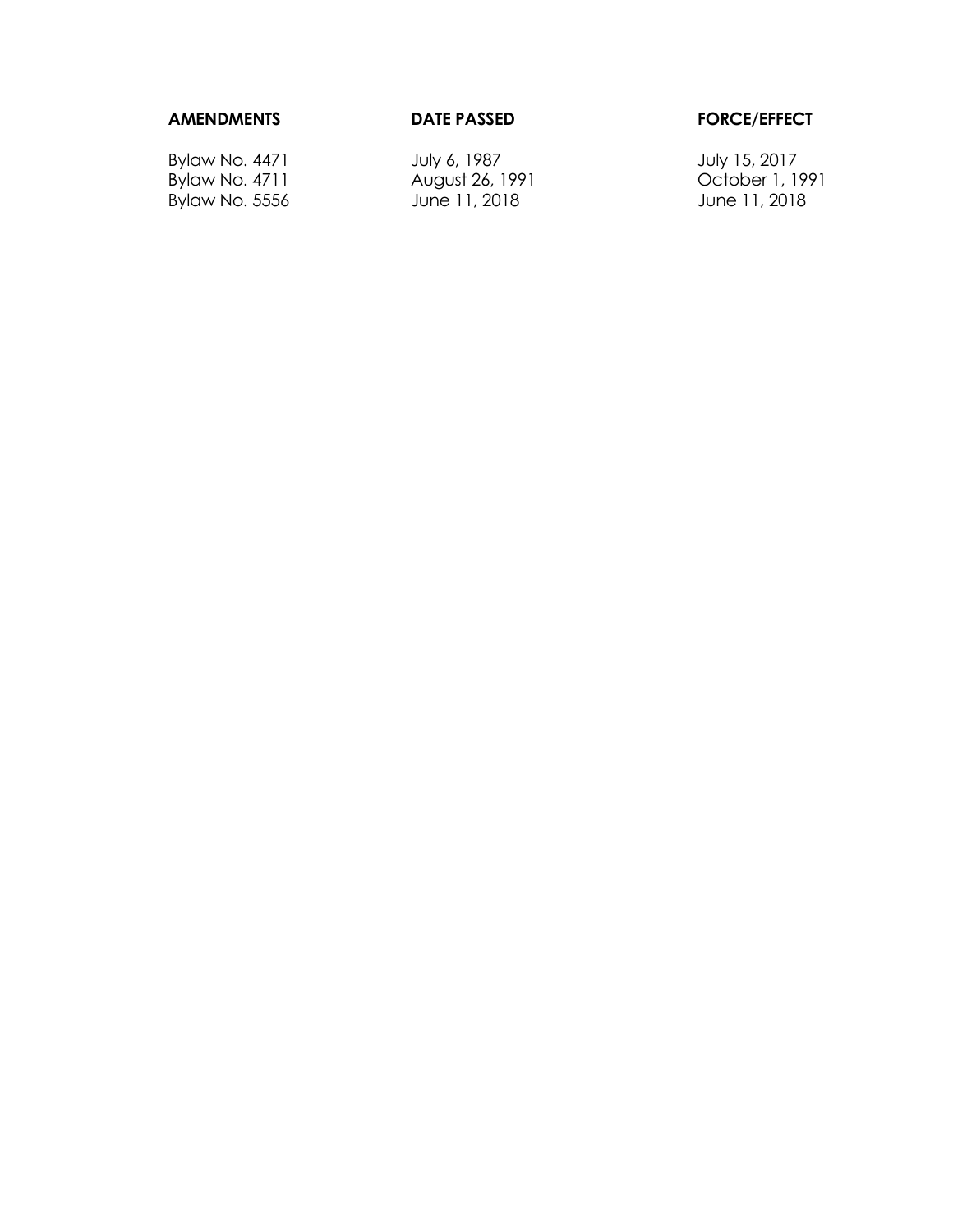### **BYLAW NO. 4469**

## **A BYLAW OF THE CITY OF MOOSE JAW TO REGULATE THE PARKING OF TRAILERS AND TRAILER COACHES WITHIN THE CITY**

\_\_\_\_\_\_\_\_\_\_\_\_\_\_\_\_\_\_\_\_\_\_\_\_\_\_\_\_\_\_\_\_\_\_\_\_\_\_\_\_\_\_

NOW THEREFORE THE MUNICIPAL COUNCIL OF THE CITY OF MOOSE JAW ENACTS AS FOLLOWS:

- 1. In this Bylaw:
	- (a) **"auto campground"** means any parcel of land equipped for, and used, or intended for use, as a parking area for trailer coaches or trailers, located within a Mobile Home Park or a Licensed Trailer Camp.
	- (b) **"Building Inspector"** means the Building Inspector for the City of Moose Jaw and anyone acting or authorized to act in his behalf.
	- (c) **"Medical Health Officer"** means the Regional Medical Health Officer of the Moose Jaw-Assiniboia-Gravelbourg Health Region No. 2, Department of Health, Province of Saskatchewan any anyone authorized to act in his behalf.
	- (d) **"Mobile canteen"** means:
		- (i) a trailer or trailer coach which travels on a daily basis and in which food is prepared for public consumption and sold at industrial, commercial or construction sites; or,
		- (ii) a trailer or trailer coach in which food is prepared for public consumption in connection with fairs, exhibitions, circuses, field days or other similar gatherings; or
		- (iii) a trailer or trailer coach in which food is prepared for public consumption and which is parked within a public outdoor recreational area on a seasonal basis.
		- (iv) a trailer or trailer coach that meets all of the following requirements:
			- A) is CSA or otherwise approved by the Building Inspector; and
			- B) is parked on private land for a period of time not exceeding five (5) consecutive months; and
			- C) from or within which crafts are sold or food is prepared for public consumption; and
			- D) which complies with all of the regulations respecting sanitation and public eating establishments under the Public Health Act; and
			- E) which complies in all respects with the provisions of the Zoning Bylaw respecting that use.
	- (e) **"Trailer"** or **"Trailer Coach"** means any vehicle or structure so designed and constructed in such manner as will permit:
		- (i) the occupancy thereof as sleeping quarters or living quarters for one or more person; or,
		- (ii) the conduct of any business or profession, occupation or trade; and is so designed that it is or may be mounted on wheels and used as a conveyance on highways or city streets, propelled or drawn by its own or other motive power, excepting a devise used exclusively upon stationary rails or tracks.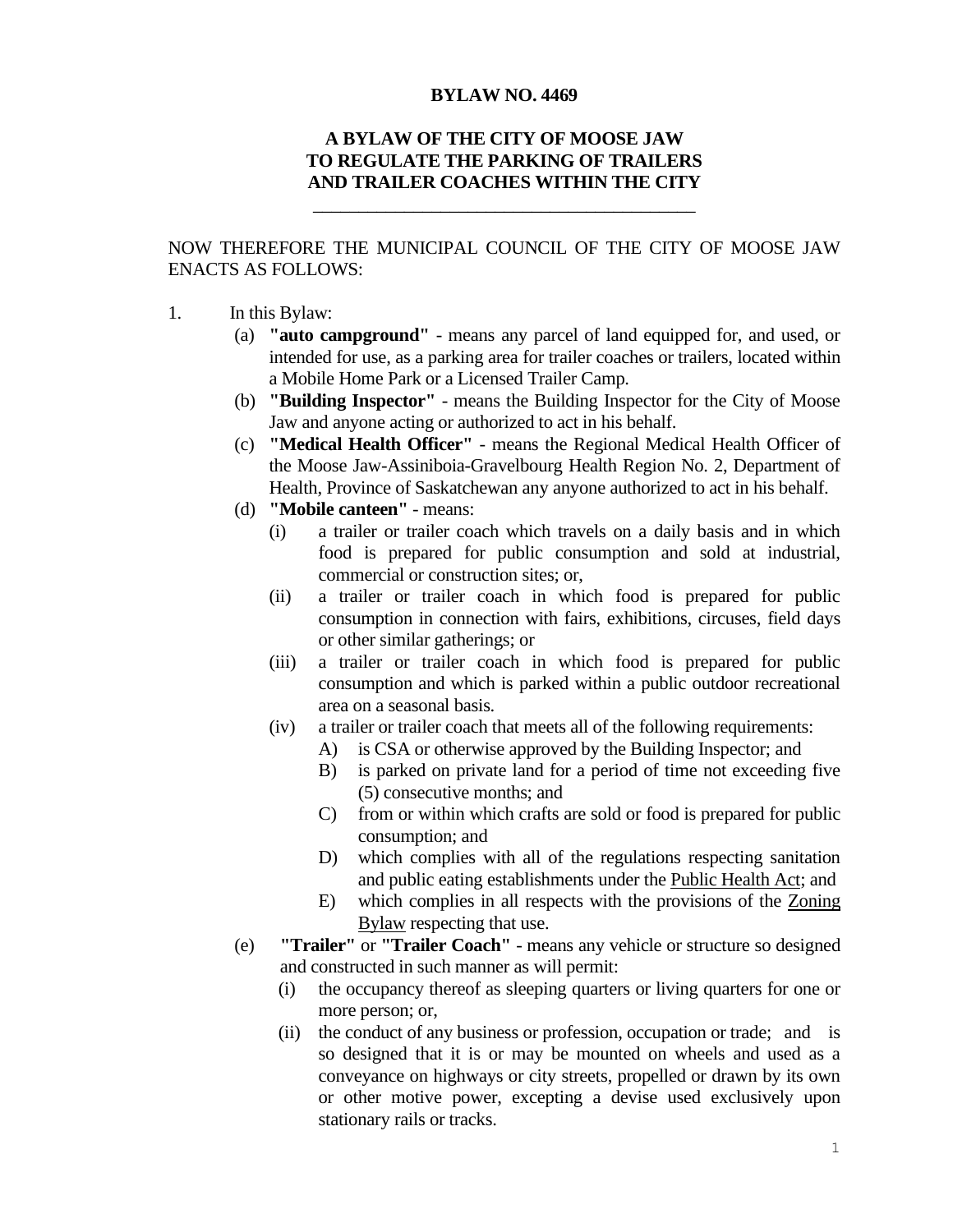- (f) **"Transient Trader"** has the same meaning as transient trader has in the Urban Municipality Act S.S. 1984 as amended.
- (g) to any trailer or trailer coach used for the purpose of a horse riding concession office within the Wakamow Valley Management Area, where such horse riding concession is under license by the Wakamow Valley Board and the City of Moose Jaw.

Bylaw No. 4469, 4471

2 Repealed.

Bylaw No. 5556

- 3 The following sanitary requirements shall apply in respect to all trailer coaches and trailers while occupied or used within the City for business, living or sleeping quarters, whether parked within an auto campground, or authorized under Subsection 2(2) of this Bylaw:
	- (a) No person shall dispose of any waste water or other wastes from such a trailer coach or trailer by depositing the same on the surface of the ground or in any stream or body of water in the vicinity, or otherwise in any manner likely to constitute a nuisance or contaminate any source of water supply.
	- (b) If any such trailer coach or trailer is equipped with a toilet no person shall use same unless it is connected to the City's sanitary sewer system, provided that the Medical Health Officer may authorize the use of the sanitary fly and watertight receptacle where satisfied with arrangements made for waste disposal.
	- (c) No person shall dispose of any garbage, rubbish or refuse from any such trailer coach or trailer except in metal containers equipped with covers.
	- (d) The occupants of any such trailer coaches or trailers shall be subject to and shall at all times comply with all local Bylaws and regulations, and any statutory provisions or regulations passed thereunder, pertaining to sanitation and the public's health.

Bylaw No. 4469

- 4. In addition to the regulations provided for in Section 3 of this Bylaw, the following regulations shall apply to mobile canteens and to any trailer or trailer coach used by a duly licensed transient trader for the conduct of his business:
	- (a) No person shall park or operate a mobile canteen within any public outdoor recreational area on a seasonal basis without first having obtained the written approval of:
		- (i) the public authority having jurisdiction over the outdoor recreation area; and,
		- (ii) the Medical Health Officer.
	- (b) No person shall operate or park any mobile canteen within any public outdoor recreational area on a seasonal basis except at such location specified and approved by the public authority having jurisdiction over the outdoor recreation area.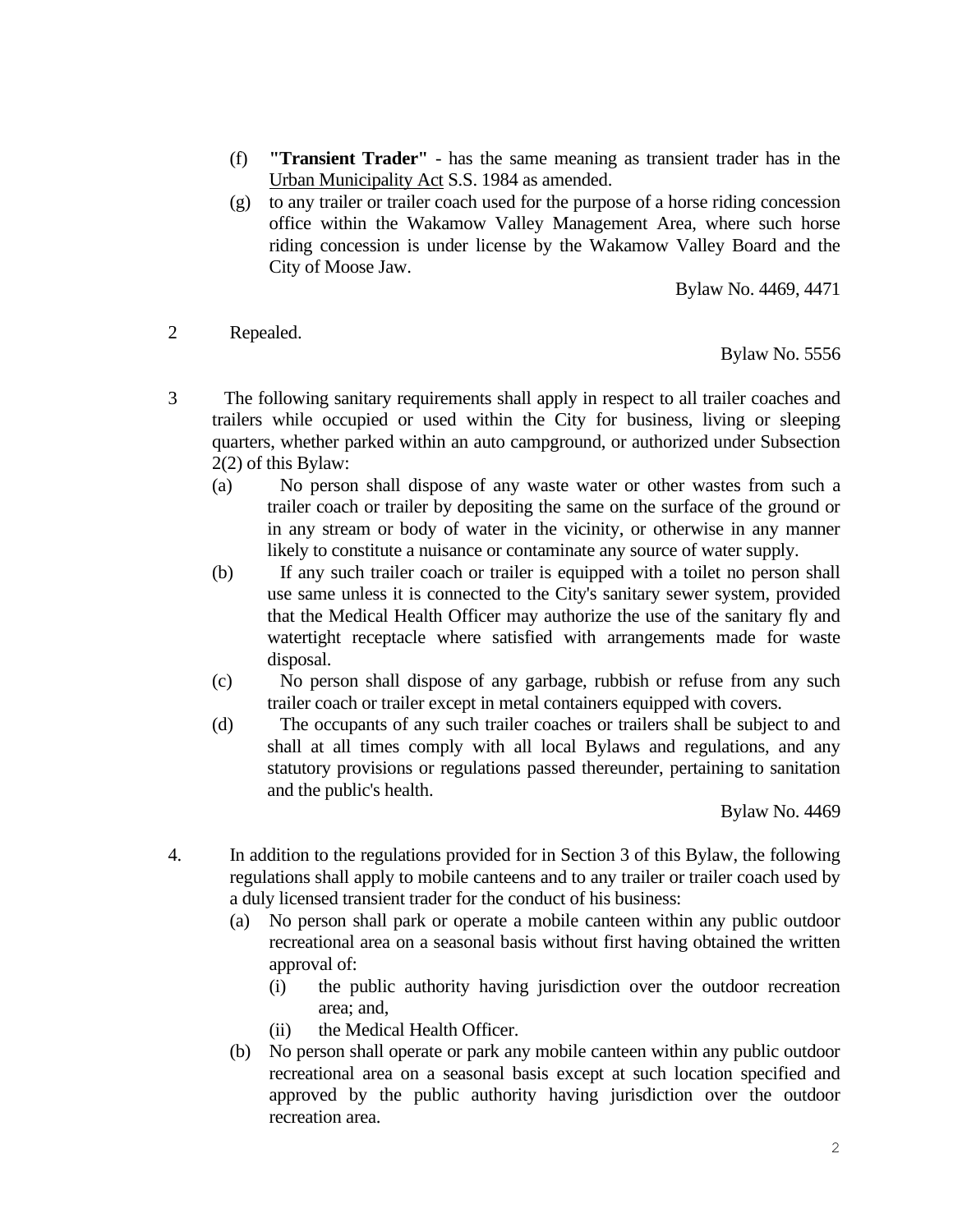- (c) No person shall park or operate a mobile canteen within any public outdoor recreational area on a seasonal basis without first having obtained a license under the provisions of The Licensing Bylaw.
- (d) Where any mobile canteen is parked or operated within the F.W. Floodway Zone, as shown on any Zoning map of the City of Moose Jaw and flooding is imminent, the owner or operator thereof shall remove the mobile canteen from the F.W. Floodway Zone immediately upon the request of the City Engineer.
- (e) No person shall park or operate a mobile canteen nor shall any transient trader carry on business from any trailer or trailer coach within Downtown Moose Jaw's Business Improvement District except:
	- a) with the written approval of Downtown Moose Jaw's Business Improvement District; and,
	- b) at vending sites approved by Downtown Moose Jaw's Business Improvement District.
- (f) No person shall park or operate any mobile canteen nor shall any transient trader carry on any business from a trailer or trailer coach on any sidewalk, boulevard or other public highway within the City of Moose Jaw unless such person has obtained not less than two million (\$2,000,000.00) dollars worth of public liability insurance and has provided the City with a certificate of insurance evidencing same.

Bylaw No. 4469, 4711

- 5(1) Every person who contravenes any provision of this Bylaw is guilty of an offence and liable on summary conviction to a fine of not less than \$50.00 and not more than:
	- (a) \$2,000 in the case of an individual;
	- (b) \$5,000 in the case of a corporation.
- (2) All fines, penalties and forfeitures mentioned in this Bylaw may be recovered and enforced with costs by summary conviction before a judge and, in default of payment, the person convicted may be imprisoned for a term of not more than 90 days, unless the fine or penalty are paid sooner.
- (3) This bylaw may be enforced, and the contravention of any provision of the bylaw restrained, by any court on action brought by the City of Moose Jaw, whether or not any penalty is imposed for the contravention.
- (4) Conviction of a person for a contravention of any provision of this bylaw does not relieve him from compliance with the bylaw, and the convicting judge or justice of the peace shall, in addition to any fine imposed, order the person to perform, within a specified period, any act or work necessary for the proper observance of the bylaw or to remedy the contravention of the bylaw.
- (5) A person who fails to comply with an order made pursuant to subsection (4) within the period specified in the order, is guilty of an offence and liable on summary conviction to a fine of not more than \$250 for each day during which the failure continues, to imprisonment for a term of not more than 90 days or to both such fine and imprisonment.

Bylaw No. 4469